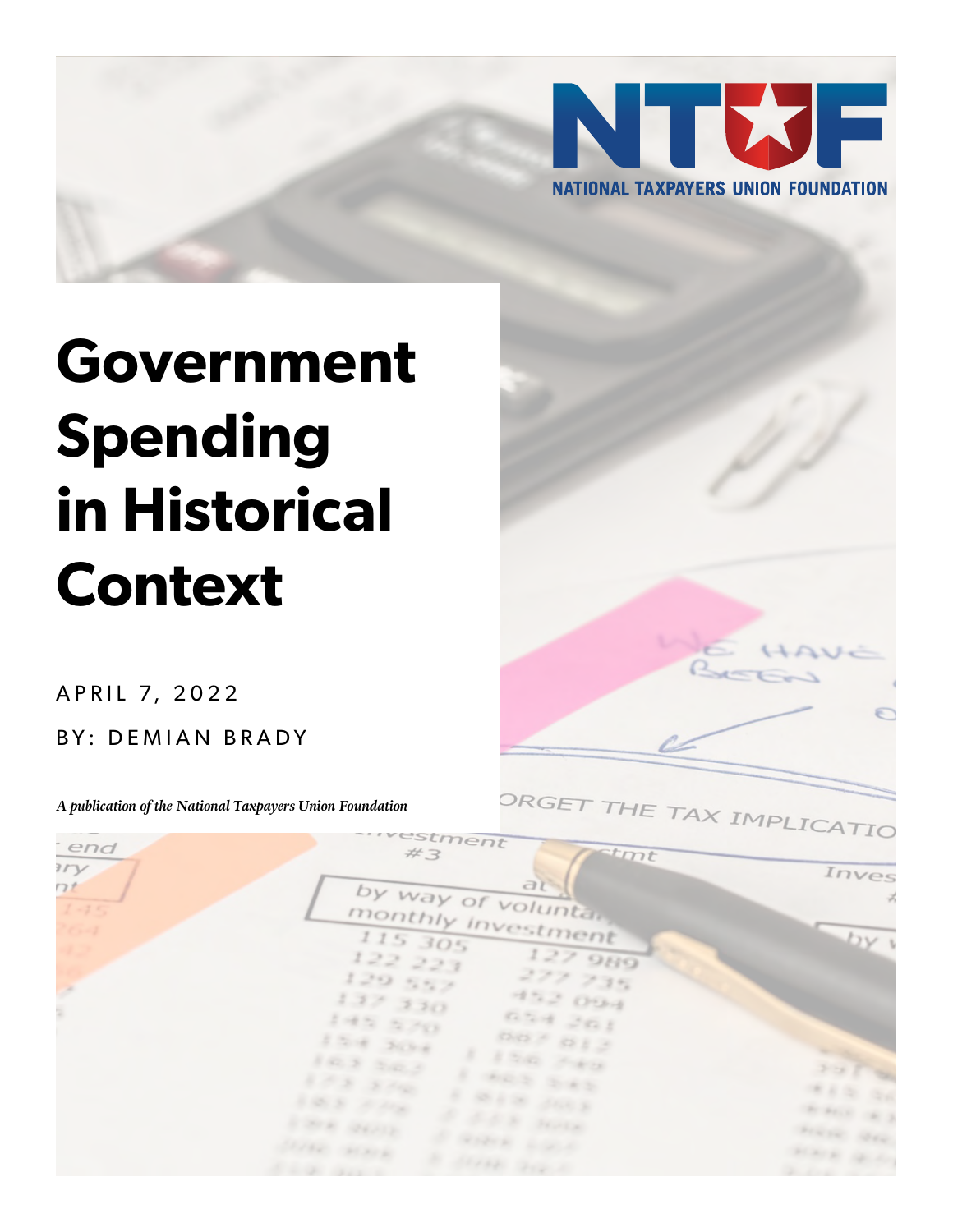### **Introduction**

Earlier this year, the United States government surpassed an ignominious milestone as the federal debt topped \$30 trillion. That is a staggering amount of money surpassing the U.S. Gross Domestic Product (GDP), which currently stands around \$23 trillion. That's nearly equal to the \$23.1 trillion in debt held by the public, the amount that excludes intragovernmental debt. Divided up, the gross debt amounts to more than \$245,000 per household.

A new National Taxpayers Union Foundation (NTUF) analysis finds that the federal government has spent \$193 trillion in 2022 adjusted dollars through Fiscal Year 2021. By examining several sources of historical budget data, NTUF was able to construct a reasonably comprehensive picture of federal spending from the inception of the Constitution in 1789 to the present day. The results paint a picture of stable federal finances with the exception of wartime, with skyrocketing spending and deficits in the post-World War II era.

In constant 2022 dollars, it took 182 years – from 1789 through 1970 – for the government to spend \$30 trillion. Nearly half of inflation adjusted total outlays were spent since 2000 – \$95 trillion. Of course, it follows that governmental spending has increased over time as the population has grown, new states were added, and the economy expanded. But spending has also increased dramatically over time as a share of GDP and per capita.

The country has changed significantly since the founding, but annual deficit spending has become all too routine. During the first half of the 20th century, the government posted surpluses in 23 years. The second half saw just seven surpluses, and there have been only two years where tax receipts exceeded outlays so far in this new century. As deficits reach progressively higher levels, they could become millstones around the neck of future taxpayers in the form of higher taxes, slower economic growth, and higher interest payments on the ever-growing federal debt.

Spending last year comprised over 40 percent of GDP, the highest since World War II. If spending had been restrained to 18 percent of GDP, the 2021 budget would have shown a surplus. Lawmakers need to make a plan to restrain the growth of outlays to less than the recent historical average for growth in revenues. And they need to stick to a spending reduction plan. All too often, deficit reduction efforts fizzle out after a few years of progress.

## **Sources of Data and Methodology**

This report is based on historical budget data since 1789, the first year of the Congress established by the adoption of the Constitution the previous year. Spending and outlay data since 1901 is available from the Office of Management and Budget's (OMB) *[Historical Tables](https://www.whitehouse.gov/omb/historical-tables/)*.<sup>1</sup> The years before 1901 are available from the *Historical Statistics of the United States: Colonial Times to 1970*, published by the Bureau of the Census and the Department of Commerce in 1975 and available <u>online as a pdf document</u>.<sup>2</sup>

The annual outlay figures were converted in 2022 dollars using the historical inflation calculator from [officialdata.org](https://www.officialdata.org/us/inflation). 3 This calculator uses the Bureau of Labor Statistics' (BLS) [Consumer Price Index](https://www.bls.gov/cpi/) to measure "the average change over time in the prices paid by urban consumers for a market basket of consumer goods and services."4 OMB uses a more complex composite deflator, explaining that the "adjustments to constant dollars are made by applying a series of chain-weighted price indexes to the current dollar database."

<sup>&</sup>lt;sup>1</sup> Office of Management and Budget. (2022). *Historical Tables: Budget of the United States Government*. Retrieved from [https://www.white](https://www.whitehouse.gov/omb/historical-tables/)-

house.gov/omb/historical-tables/. In this publication, the budget data for the years 1989 through 1791 are totaled together.<br><sup>2</sup> United States Census Bureau. (1975). Bicentennial Edition: Historical Statistics of the Unite [https://www.census.gov/library/publications/1975/compendia/hist\\_stats\\_colonial-1970.html](https://www.census.gov/library/publications/1975/compendia/hist_stats_colonial-1970.html).

<sup>3</sup> OfficialData.org. (2022). *CPI Inflation Calculator*. Retrieved from <https://www.officialdata.org/us/inflation>.

<sup>4</sup> U.S. Bureau of Labor Statistics. (2022). *Consumer Price Index*. Retrieved from <https://www.bls.gov/cpi/>.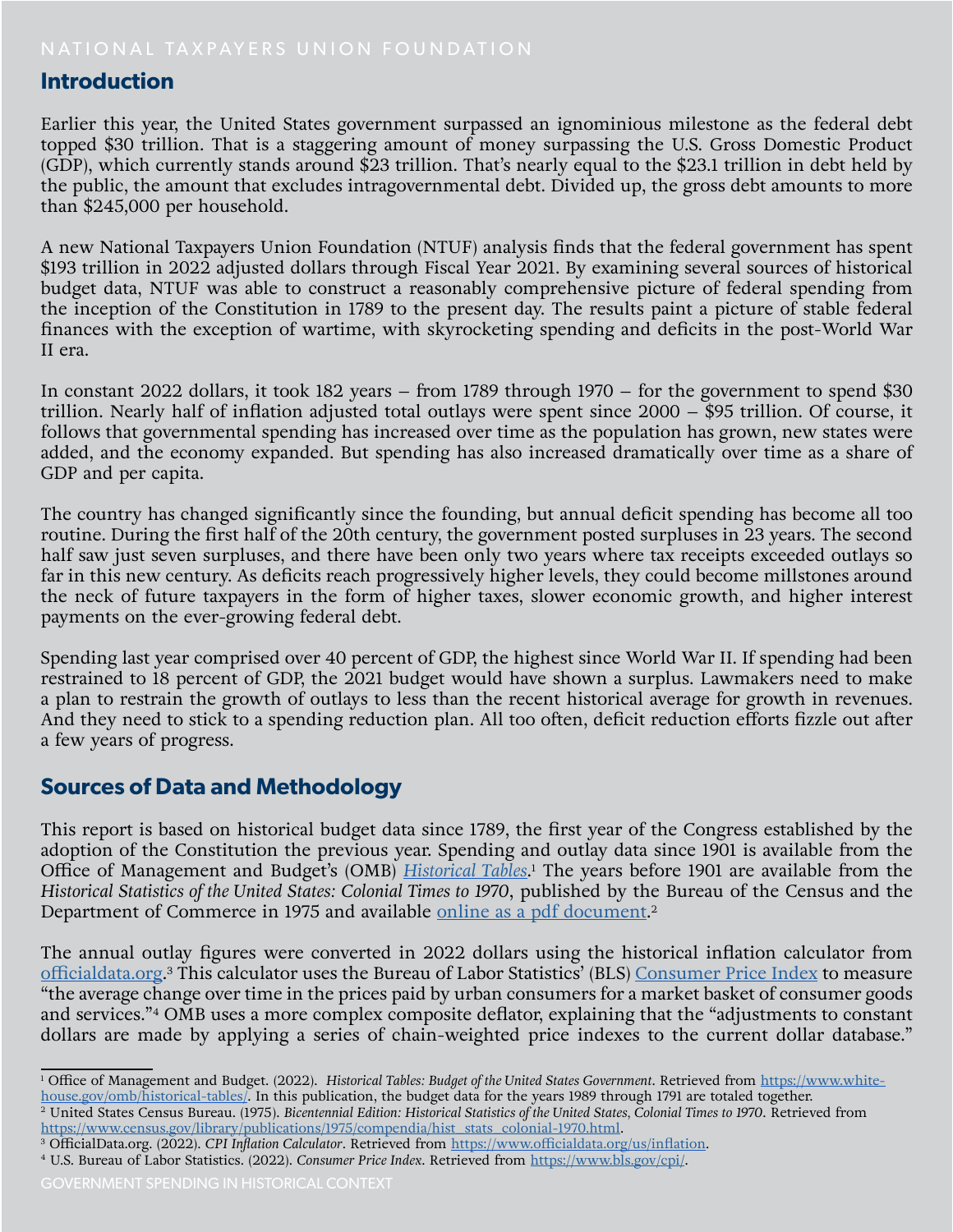OMB's analysis breaks down changes in spending by defense vs. non-defense and additional categories (see table 10.1 of the *Historical Tables*). There are some slight variations from year to year compared to CPI, but because OMB's figures are only available since 1929, all the annual figures were converted to 2022 dollars using CPI for consistency.

The concept of measuring and estimating GDP was not adopted in the United States until 1929, after which GDP has been estimated by OMB. This annual data is available from the Federal Reserve Bank of St. Louis's Federal Reserve Economic Data ([FRED](https://fred.stlouisfed.org/series/GDPCA)), an online database of multiple economic and demographic statistics.<sup>5</sup>

GDP data from 1789 through 1928 was obtained from the [website](https://www.measuringworth.com/datasets/usgdp/) of the MeasuringWorth Foundation.<sup>6</sup> The primary mission of this organization of economists is <sup>a</sup> to make available to the public the highest quality and most reliable historical data on important economic aggregates, with particular emphasis on nominal (current-price) measures, as well as real (constant-price) measures." Due to the lack of comprehensive financial and economic data before the adoption of GDP, there is a greater chance for inaccuracy in estimates the further back in time one gets from the modern era. For more background information, the scholars who put together the historical GDP data published an [overview](https://www.measuringworth.com/calculators/uscompare/GDPsource06.htm) of the methodology and ass-umptions they used.<sup>7</sup> The authors also note that they "do not recommend the data be used for sophisticated time series analysis." While this historical data may not be perfect from year to year, the data set has been widely cited, and it is illustrative of the growth in the economy of the United States for the purposes of this relatively straightforward analysis of the expansion of the federal budget since the founding of the Republic.

Population data since 1929 was obtained from the [FRED](https://fred.stlouisfed.org/series/B230RC0A052NBEA) [website](https://fred.stlouisfed.org/series/B230RC0A052NBEA). <sup>8</sup> Data from before 1929 is available from the [Economic History Association.](https://eh.net/databases) 9

#### NATIONAL TAXPAYERS UNION FOUNDATION





**The gross federal debt has reached \$30 trillion, over \$245,000 per household. The portion of the total debt that is publicly-held , \$23.1 trillion is nearly equal to the current GDP of the U.S.**



**In constant 2022 dollars, the federal government has spent \$193 trillion from 1789 through FY 2021. Federal finances were relatively stable with the exception of wartime, but began to skyrocket after WWII as a share of GDP and per capita.**



**It took 182 years, from 1789 through 1970 -- for the government to spend \$30 trillion. Nearly half of inflation adjusted total outlays were spent since 2000 – \$95 trillion.**



**Compared to earlier eras, budget surpluses became increasingly rare through the course of the 20th and 21st centuries.** 



**The budget process is badly in need of repair and enforceable, strict limits are needed to restrain the growth in outlays and set the budget on a path to sustainability.** 

<sup>5</sup> Federal Reserve Bank of St. Louis. (2022). *Federal Reserve Economic Data*. Retrieved from<https://fred.stlouisfed.org/series/GDPCA>.

<sup>6</sup> MeasuringWorth Foundation. (2022). *What Was the U.S. GDP Then?*. Retrieved from <https://www.measuringworth.com/datasets/usgdp/>.

<sup>7</sup> Johnston, Louis and Williamson, Samuel H. *Sources and Techniques Used in the Construction of Annual GDP, 1790-Present*. MeasuringWorth. 2022. Retrieved from [https://www.measuringworth.com/calculators/uscom](https://www.measuringworth.com/calculators/uscompare/GDPsource06.htm)[pare/GDPsource06.htm](https://www.measuringworth.com/calculators/uscompare/GDPsource06.htm).

 $8$  Federal Reserve Bank of St. Louis. (2022). Federal Reserve Economic Data. Retrieved from <https://fred.stlouisfed.org/series/GDPCA>.

<sup>9</sup> Economic History Association. (2022). *U.S. Population Series*. Retrieved from <https://eh.net/database/u-s-population-series/>.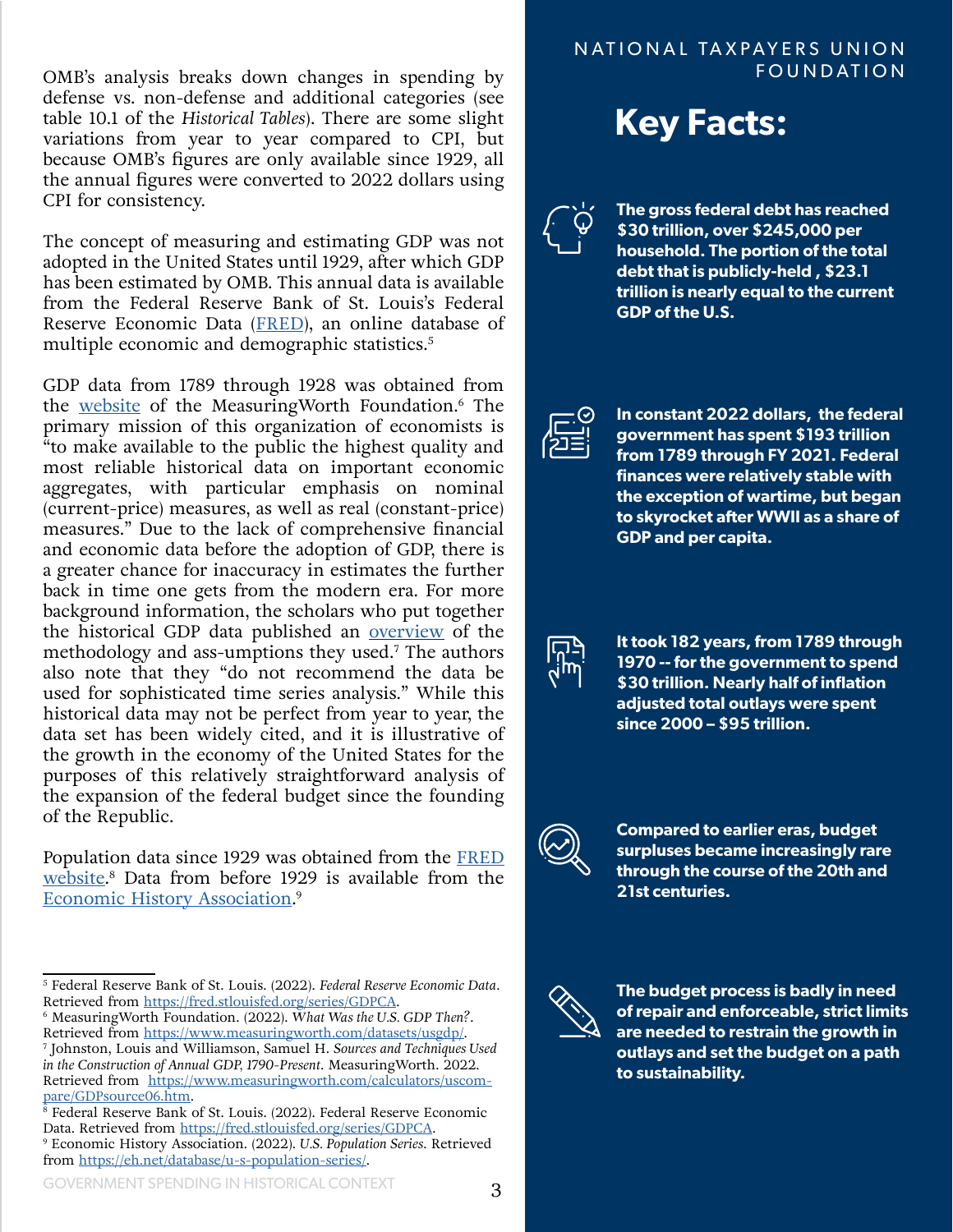## **Findings**

#### **Budgetary Milestones**

| Table 1. How Long Did It Take for Federal Outlays and Revenues to Reach Selected Cumulative<br>Milestones? (In 2022 Dollars) |                |                 |  |  |
|------------------------------------------------------------------------------------------------------------------------------|----------------|-----------------|--|--|
| <b>Milestone in Trillions</b>                                                                                                | <b>Outlays</b> | <b>Revenues</b> |  |  |
| \$1                                                                                                                          | 1918           | 1920            |  |  |
| \$10                                                                                                                         | 1949           | 1955            |  |  |
| \$20                                                                                                                         | 1962           | 1966            |  |  |
| \$30                                                                                                                         | 1970           | 1973            |  |  |
| \$40                                                                                                                         | 1976           | 1979            |  |  |
| \$50                                                                                                                         | 1981           | 1985            |  |  |
| \$60                                                                                                                         | 1986           | 1990            |  |  |
| \$70                                                                                                                         | 1990           | 1994            |  |  |
| \$80                                                                                                                         | 1993           | 1998            |  |  |
| \$90                                                                                                                         | 1997           | 2001            |  |  |
| \$100                                                                                                                        | 2000           | 2005            |  |  |
| \$110                                                                                                                        | 2004           | 2008            |  |  |
| \$120                                                                                                                        | 2006           | 2011            |  |  |
| \$130                                                                                                                        | 2009           | 2014            |  |  |
| \$140                                                                                                                        | 2011           | 2017            |  |  |
| \$150                                                                                                                        | 2013           | 2019            |  |  |
| \$160                                                                                                                        | 2016           | N/A             |  |  |
| \$170                                                                                                                        | 2018           | N/A             |  |  |
| \$180                                                                                                                        | 2020           | N/A             |  |  |
| \$190                                                                                                                        | 2021           | N/A             |  |  |

As Table 1 shows, it took until 1918 before the federal government spent its first trillion dollars – a duration of 130 years comprising 55 percent of the time since the establishment of the first Congress. Even after the new income tax went into effect in 1913, tax revenues hit the \$1 trillion mark two years later than outlays. After this point, the budget was off to the races as successive trillion-dollar milestones were reached sooner and sooner and total cumulative revenues gradually lagged further behind. In 2013, cumulative spending topped \$150 trillion  $-$  it took six more years for cumulative revenues to reach that milestone. By the end of Fiscal Year 2021, total spending was close to \$193 trillion while total revenues had reached "only" \$158 trillion.

| Table 2. Number of Years with Deficits vs. Surpluses Since 1800 |                  |                 |  |  |
|-----------------------------------------------------------------|------------------|-----------------|--|--|
|                                                                 | <b>Surpluses</b> | <b>Deficits</b> |  |  |
| 1800-1849                                                       | 33               | 17              |  |  |
| 1850-1899                                                       | 36               | 14              |  |  |
| 1900-1949                                                       | 23               | 27              |  |  |
| 1950-1999                                                       |                  | 43              |  |  |
| 2000-2021                                                       |                  | 20              |  |  |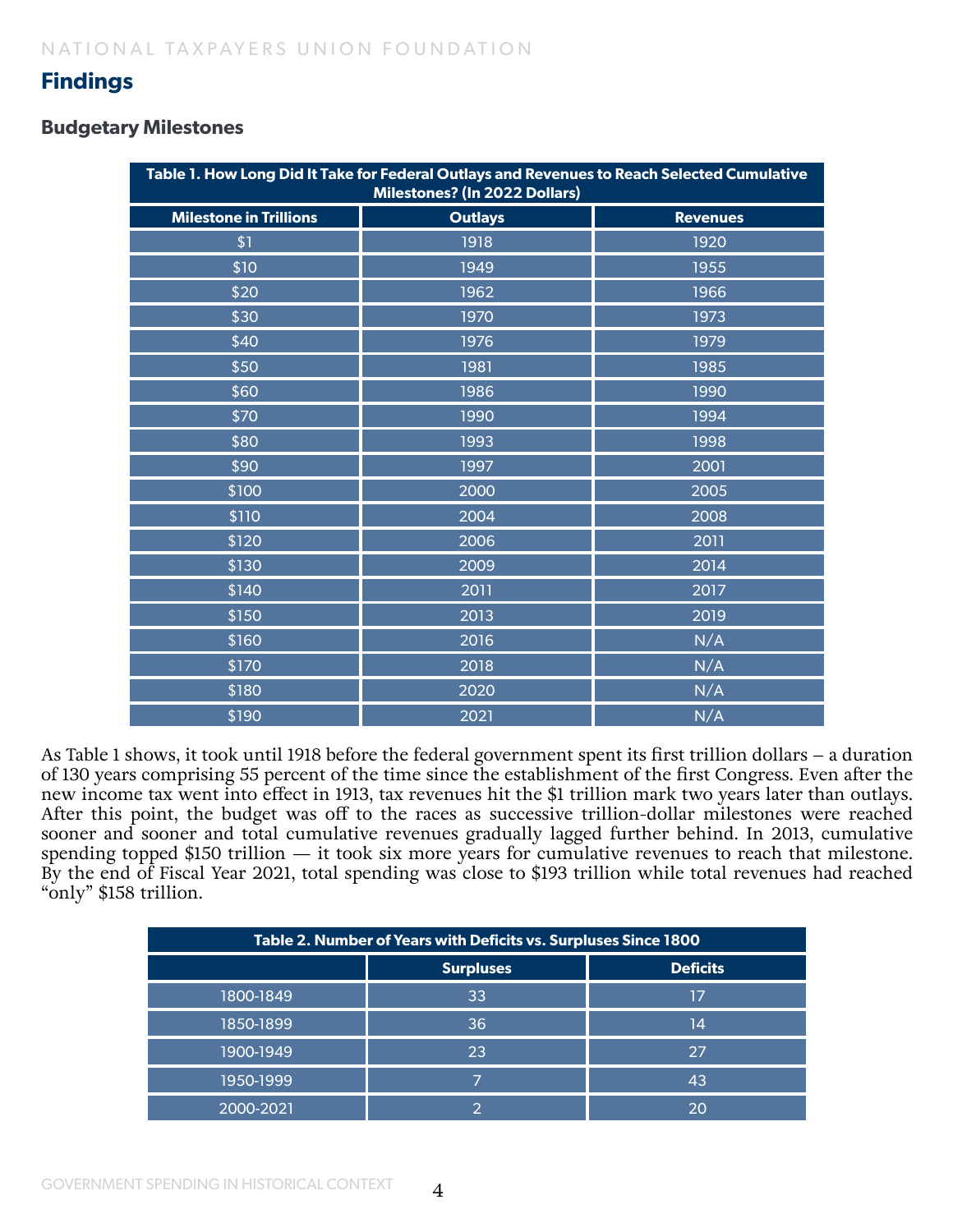During the 1800s, the federal government reported a surplus in 69 years and a deficit in 31 years. After that, deficits became far more common, occurring in 70 years of the 20th century. The federal government has managed to run a surplus in just 2 years since 2000, and 9 years since 1950. All this excess spending has piled up \$30 trillion in debt through 2022 – as much as spent over the first 182 years of the Republic, through 1970.

Other notable milestones:

• Through the halfway point since 1789, the year 1905, the federal government cumulatively had spent \$525 billion, just over a quarter of a percentile of total U.S. spending.

• In terms of budget outlays the halfway point was reached in 1999 when spending surpassed \$96.4 trillion. Thus, half of inflation-adjusted total federal spending has occurred in the new millennium alone.

# **Figure 1. Cumulative Outlays and Revenues : 1789-2021 (in Trillions of 2022 Dollars)**



#### **Federal Outlays Over Time**

As illustrated in Figure 1, annual spending (in inflation-adjusted dollars) looks relatively flat until the early part of the 20<sup>th</sup> century. Figure 2 zooms in on these early decades since their fiscal impact is nearly imperceptible compared to the spending heights reached in the latter half of the 1900s and onward. As Figure 5 shows, even though the nation's economy steadily expanded throughout the 1800s, spending as a share of GDP stayed relatively flat at 2.1 percent, on average, until the Civil War, when it spiked to nearly 16 percent in 1865 (\$22.4 billion and \$627 per capita that year, in 2022 dollars). The post-war Reconstruction Era had average outlays at just over 4 percent of GDP. The average dropped to 2.7 percent during the 1890s, still higher than compared to before the Civil War. The next spike in spending resulted from World War I with outlays reaching \$301 billion, \$2,861 per capita, and 31 percent of GDP in 1919.

In general, wars obviously have a big immediate impact on spending. However, WWII marks a clear dividing line in U.S. budget history. Before the U.S. entered the global conflict in 1941, spending averaged \$241 per capita, and 3.9 percent of GDP. During the war, spending soared, amounting to over \$10,000 per person and exceeding 50 percent of GDP. (For comparison, the closest it came to reaching that height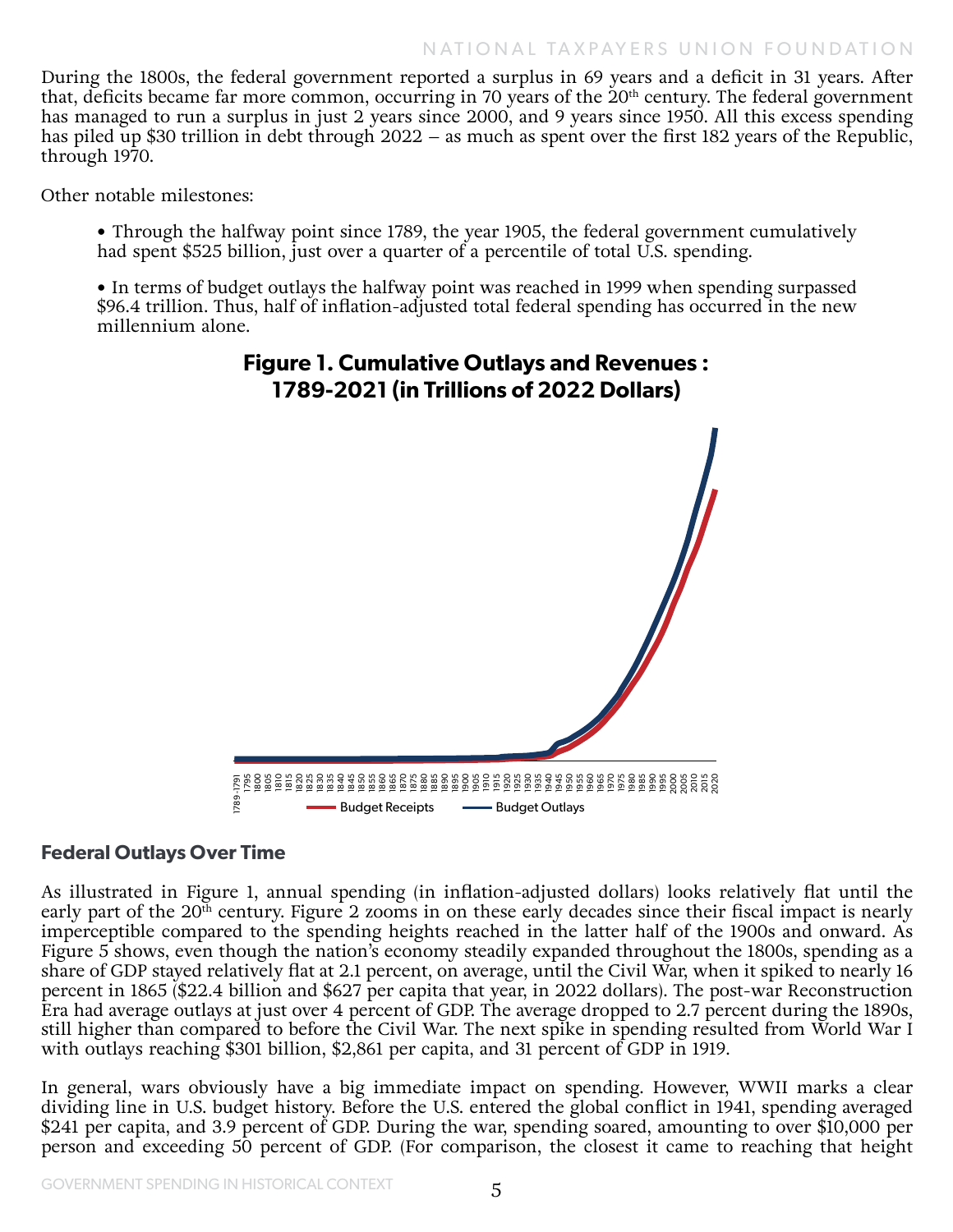occurred last year in 2021, with outlays comprising 35 percent of GDP and costing more than \$25,000 per person.)

As Figure 3 shows, outlays grew significantly in each successive decade after WWII. From 1946 on, spending averaged 22.5 percent of GDP and \$9,287 per capita. Outlays per decade increased steadily in the post war decades partly due to the Cold War against the Soviet Union which boosted defense budgets. Historical [Table 8.3](https://www.whitehouse.gov/omb/budget/historical-tables/) in the annual budget shows spending by Budget Enforcement Act category as a percentage of total outlays since 1962.<sup>10</sup> From 1962 through 2021, defense outlays have averaged 24.9 percent of all spending each year.

The sharp growth in spending is also attributable to the establishment and expansion of welfare entitlement programs since the New Deal, including:

- Social Security: Established in 1935, since 1962 it has comprised 20 percent of all outlays.;
- Medicare: This program began offering coverage in 1966, since 1967 it has comprised 9 percent of all outlays; and
- Medicaid: This was established in 1965, building on the 1960 Medical Assistance to the Aged program. Since 1962, Medicaid spending has comprised 5 percent of all outlays.

In addition, Table 8.3 accounts for 29 additional means-tested entitlement programs that have comprised 12 percent of all outlays since 1962. These include Temporary Assistance to Needy Families, the Children's Health Insurance Program, child nutrition programs, veterans' pension benefits, and several refundable credits including the health insurance premium tax credits included in the Affordable Care Act). It also includes recently established coronavirus-related programs which drove this category of spending up to 26 percent of all outlays in 2020 and 23 percent in 2021. A full list of the programs is included in the [note](https://www.whitehouse.gov/wp-content/uploads/2022/03/hist_intro_fy2023.pdf)  [section](https://www.whitehouse.gov/wp-content/uploads/2022/03/hist_intro_fy2023.pdf) of the Historical Tables.<sup>11</sup>



<sup>10</sup> Office of Management and Budget. (2022). Historical Tables of the United States Government: Table 8.3—Percentage Distribution of Outlays by Budget Enforcement Act Category: 1962-2027. Retrieved as an XLSX file from [https://www.whitehouse.gov/wp-content/](https://www.whitehouse.gov/wp-content/uploads/2022/03/hist08z3_fy2023.xlsx) [uploads/2022/03/hist08z3\\_fy2023.xlsx](https://www.whitehouse.gov/wp-content/uploads/2022/03/hist08z3_fy2023.xlsx).

<sup>11</sup> Office of Management and Budget. (2022). *Introduction to the Historical Tables*. Retrieved from *https://www.whitehouse.gov/wp-content/ uploads/2022/03/hist\_intro\_fy2023.pdf*.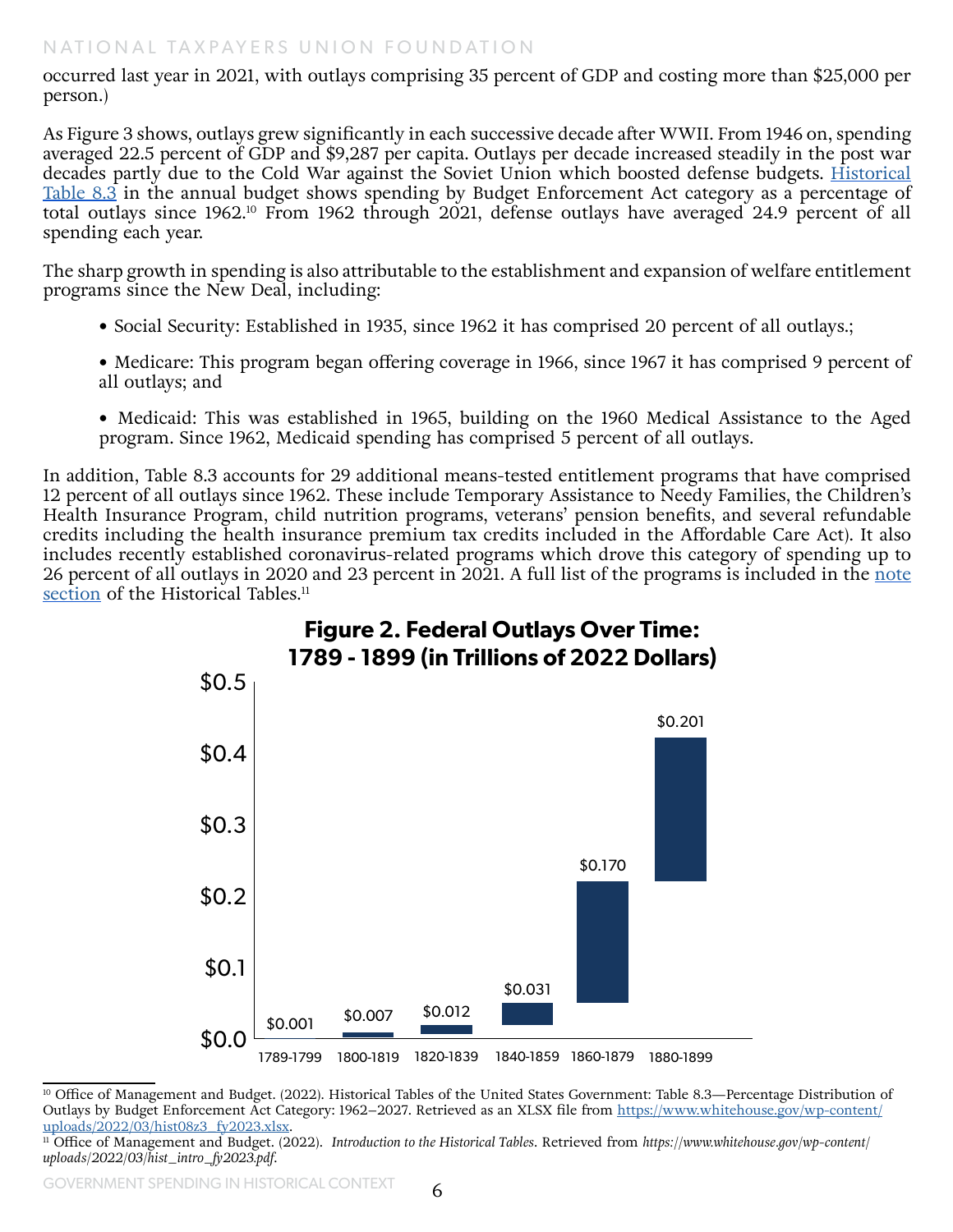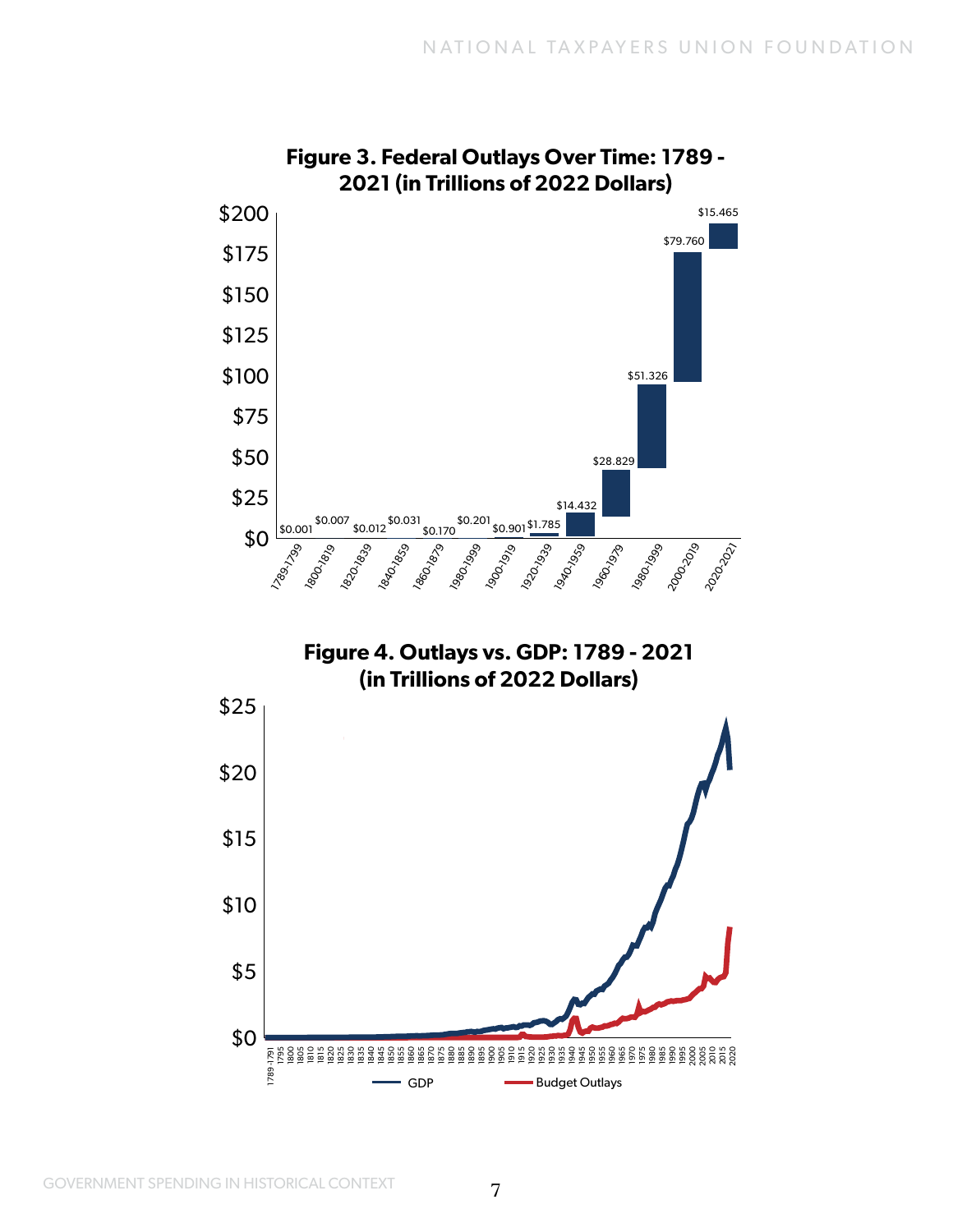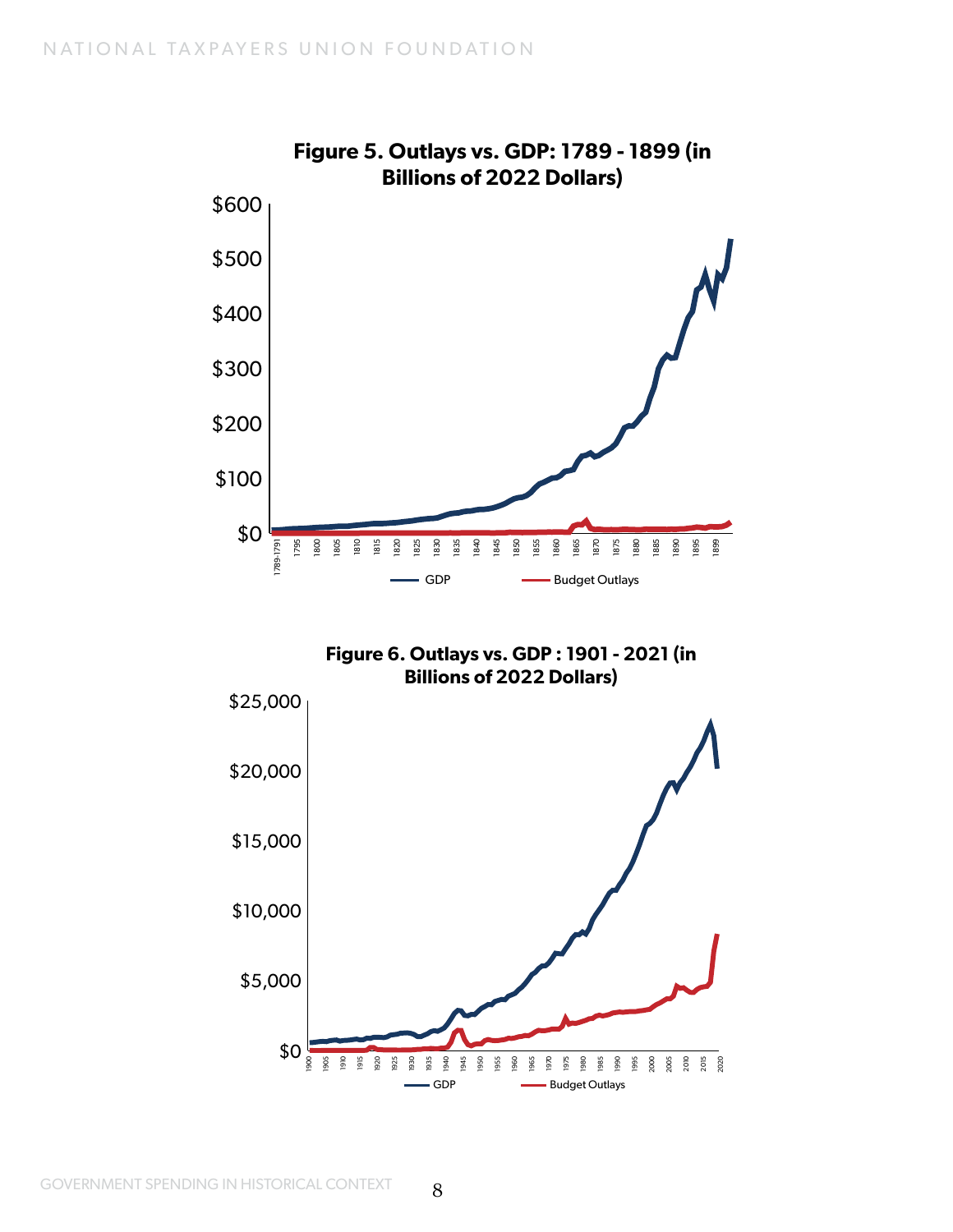

## **Figure 7. Outlays as Share of GDP: 1792 - 2021**

#### **Spending Grew as a Share of GDP and per Capita Even as the Population Grew**

It is expected that spending would gradually increase because of the massive increases over time in the economy due to the expansion of the population and also as a result of increased productivity. But as Figure 8 shows, spending dramatically increased as a share of GDP after WWII, more than doubling where it stood before WWII.

Table 3 shows how much spending has expanded as a share of the population. At the dawn of the  $20<sup>th</sup>$ century, outlays amounted to \$217 per person. By the 1950s, as the population doubled, spending swelled to over \$4,340 per person. This level more than doubled to \$11,909 in the first decade of the current century.

The current decade only includes two years of data, but so far is incredibly high when compared to previous periods of time, with average outlays reaching 36.5 percent of GDP and nearly \$23,300 per person. Looking ahead, outlays had been expected to slow as pandemic-related outlays wound down. However, there are serious economic and fiscal headwinds against not just the U.S., but also the entire global economy. Upward pressure from supply chain issues, inflation across vast swaths of consumer goods, and the uncertain prospects resulting from Russia's war on Ukraine could lead to higher than otherwise anticipated spending for 2022 and the next few years. In other words, counting on spending to return to "normal" in future years falsely imagines that challenges and crises are restricted only to the here and now.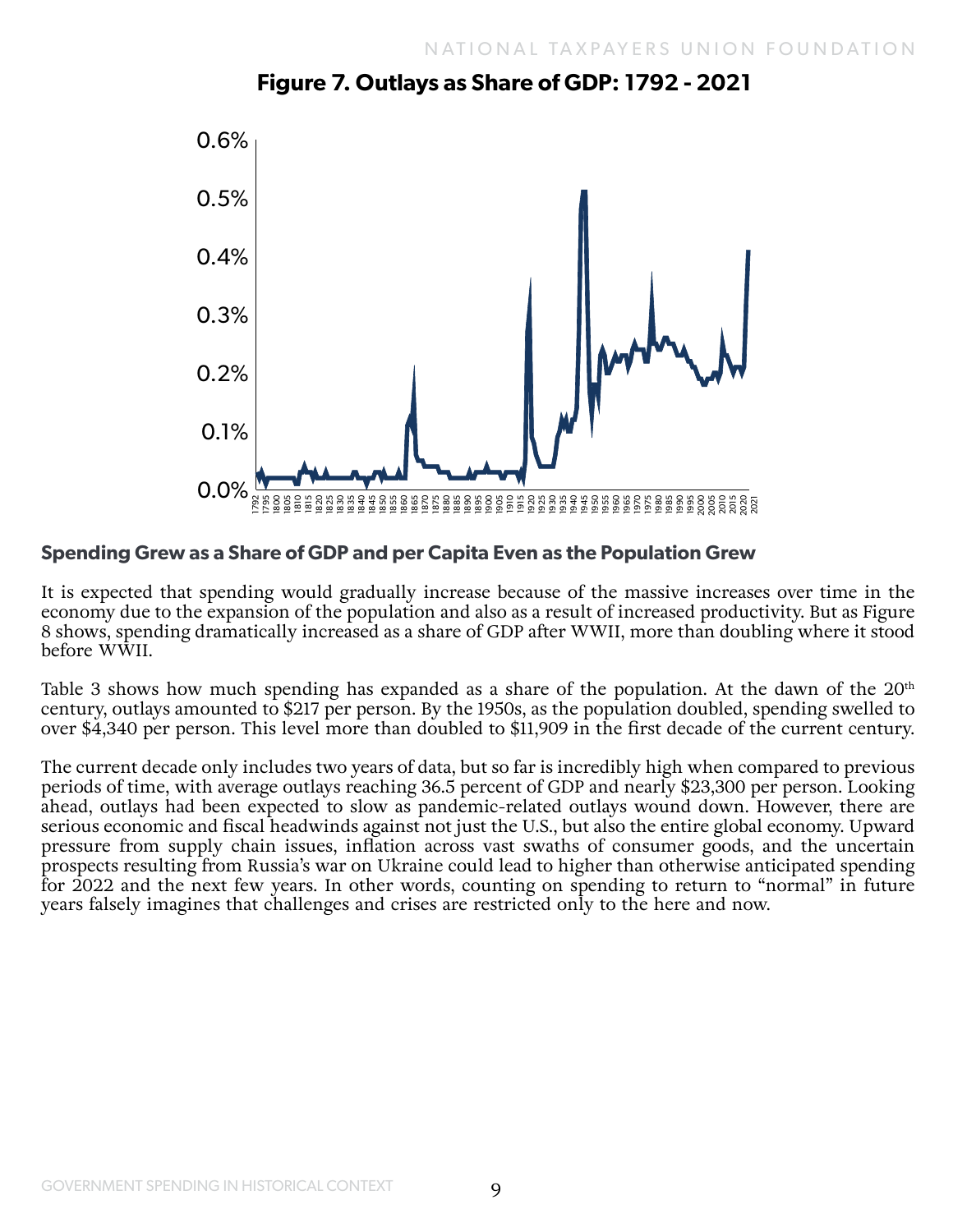

| Figure 8. Federal Outlays as a Share of GDP |  |  |  |
|---------------------------------------------|--|--|--|
| over Time                                   |  |  |  |
|                                             |  |  |  |

| Table 3. Average Federal Outlays per Capita over Time |          |  |
|-------------------------------------------------------|----------|--|
| 1700s                                                 | \$34     |  |
| 1800-1849                                             | \$47     |  |
| 1850-1899                                             | \$170    |  |
| 1900-1909                                             | \$217    |  |
| 1910-1919                                             | \$637    |  |
| 1920-1929                                             | \$497    |  |
| 1930-1939                                             | \$957    |  |
| 1940-1949                                             | \$5,221  |  |
| 1950-1959                                             | \$4,341  |  |
| 1960-1969                                             | \$5,888  |  |
| 1970-1979                                             | \$8,087  |  |
| 1980-1989                                             | \$9,878  |  |
| 1990-1999                                             | \$10,513 |  |
| 2000-2009                                             | \$11,909 |  |
| 2010-2019                                             | \$13,896 |  |
| 2020-2021                                             | \$23,290 |  |

# **Spending Limits Are Needed to Balance the Budget**

As NTU's Andrew Lautz detailed in a [comprehensive report](https://www.ntu.org/publications/detail/the-budget-control-act-of-2021-a-roadmap-for-congress) last year, the federal budget process is badly in need of repair.<sup>12</sup> Budget deadlines are rarely met, and budget gimmicks are frequently used as phony offsets. When there were fiscal targets, they were rarely adhered to. And in the post-Budget Control Act

GOVERNMENT SPENDING IN HISTORICAL CONTEXT

<sup>12</sup> Lautz, Andrew. *The Budget Control Act of 2021: A Roadmap for Congress*. National Taxpayers Union. January 13, 2021. Retrieved from https://www.ntu.org/publications/detail/the-budget-control-act-of-2021-a-roadmap-for-congress.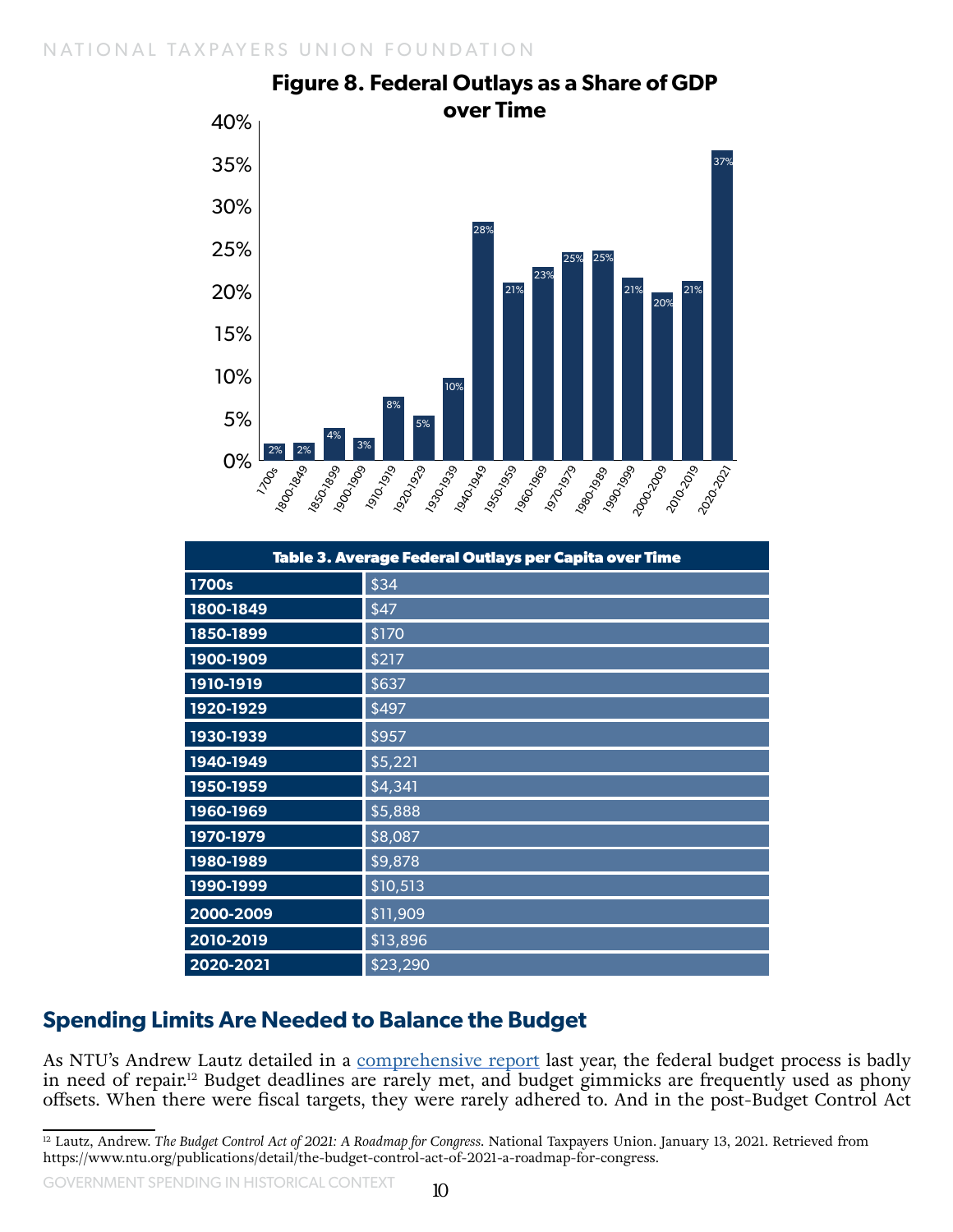(BCA) period exacerbated by the pandemic and economic crises, there are no longer any meaningful policies in place to provide a check on congressional spending. Even though Congress gradually whittled away the spending restraints in the BCA of 2011, that law helped to reset the trajectory of federal spending lower than it would have been otherwise. Washington needs a successor law, a "BCA 2.0" to help guide the federal budget towards balance with a renewed effort to slow the growth in spending.

One option would be to restrict spending as a share of GDP. For example, outlays in FY 2021 amounted to \$8.3 trillion in 2022 dollars. This amount reflects 41.4 percent of GDP, or \$25,132 per person. If spending had been restrained to the average level of spending as a share of the economy since 2000 (20.5 percent) outlays would have amounted to \$4.1 trillion, falling shy of the tax revenues collected that year, \$4.2 trillion.

Since lawmakers tend to shake off spending controls they impose on themselves, there are also proposals to add an amendment to the Constitution prescribing limits on spending. Successful passage would require approval in both the House and Senate and ratification by 38 states within seven years. In 1995, the House passed a Balanced Budget Amendment (BBA) by a 300-132 vote but fell one vote short in the Senate.<sup>13</sup>

Among several other recent proposals for a constitutional amendment include:

• Representative Steve Chabot's (R-OH) **[BBA](https://www.congress.gov/bill/117th-congress/house-joint-resolution/3)**, with 49 cosponsors, is the most similar to the version passed in 1995.<sup>14</sup> It would prohibit total outlays for a fiscal year from exceeding total receipts for that fiscal year unless Congress authorizes the excess by a three-fifths roll call vote;

• The companion proposals introduced in the **House** by Representative Jodey Arrington (R-TX) and in the [Senate](https://www.congress.gov/bill/117th-congress/senate-joint-resolution/42) by Senator Mike Braun (R-IN) are similar to Chabot's version but also adjusts for changes in inflation and population;<sup>15</sup>

• The BBA [introduced](https://www.crapo.senate.gov/media/newsreleases/crapo-risch-introduce-balanced-budget-amendment) in this Congress by Senator Cindy Hyde-Smith (R-MS), along with 15 cosponsors, would limit spending to 18 percent of GDP (for a point of reference, outlays in 2000 amounted to 18.2 percent of that year's GDP); $^{16}$  and

• Former Representative Justin Amash's (I-MI) Business Cycle Balanced Budget Amendment which would establish an [expenditure level](https://www.ntu.org/publications/detail/support-the-business-cycle-balanced-budget-amendment) based on a three-year average of prior revenues plus adjustments for inflation and population growth; $17$ 

If a constitutional limit on spending to 18 percent of GDP, outlays for 2021 would have totaled \$3.7 trillion. However, a properly implemented BBA tied to GDP would incentivize Congress to spur private sector economic growth.

The Congressional Budget Office has laid out the risks to the country if Congress fails to cut back deficits. Deficit spending crowds out private investment, holding back real economic growth. Annual deficits also limit fiscal tools available to policy makers to respond to the next unforeseen economic crisis. And eventually, future generations will pay the price through either high taxes or a dampened economy, or both.

<sup>&</sup>lt;sup>13</sup> The final vote was actually 65-35, but this was because Senate Majority Leader Bob Dole (R-KS) switched his vote for procedural reasons so that he could bring the measure back to the floor later in the congressional session.

<sup>&</sup>lt;sup>14</sup> Representative Steve Chabot. (2021). *H.J.Res.3 - Proposing a balanced budget amendment to the Constitution of the United States. Retrieved from* <https://www.congress.gov/bill/117th-congress/house-joint-resolution/3>.

<sup>&</sup>lt;sup>15</sup> Representative Jodey Arrington. (2022). H.J.Res.77 - Proposing a balanced budget amendment to the Constitution of the United States. Retrieved from [https://www.congress.gov/bill/117th-congress/house-joint-resolution/77.](https://www.congress.gov/bill/117th-congress/house-joint-resolution/77) Senator Mike Braun. *S.J.Res.42 - A joint resolution proposing a balanced budget amendment to the Constitution of the United States*. Retrieved from https://www.congress.gov/bill/117th-congress/senate-jointresolution/42.

<sup>&</sup>lt;sup>16</sup> Senator Mike Crapo. (2021). *Crapo*, Risch Introduce Balanced Budget Amendment. Retrieved from [https://www.crapo.senate.gov/media/](https://www.crapo.senate.gov/media/newsreleases/crapo-risch-introduce-balanced-budget-amendment) [newsreleases/crapo-risch-introduce-balanced-budget-amendment](https://www.crapo.senate.gov/media/newsreleases/crapo-risch-introduce-balanced-budget-amendment).

<sup>&</sup>lt;sup>17</sup> Moylan, Andrew. "Support the Business Cycle Balanced Budget Amendment!" National Taxpayers Union. September 22, 2011. Retrieved from<https://www.ntu.org/publications/detail/support-the-business-cycle-balanced-budget-amendment>.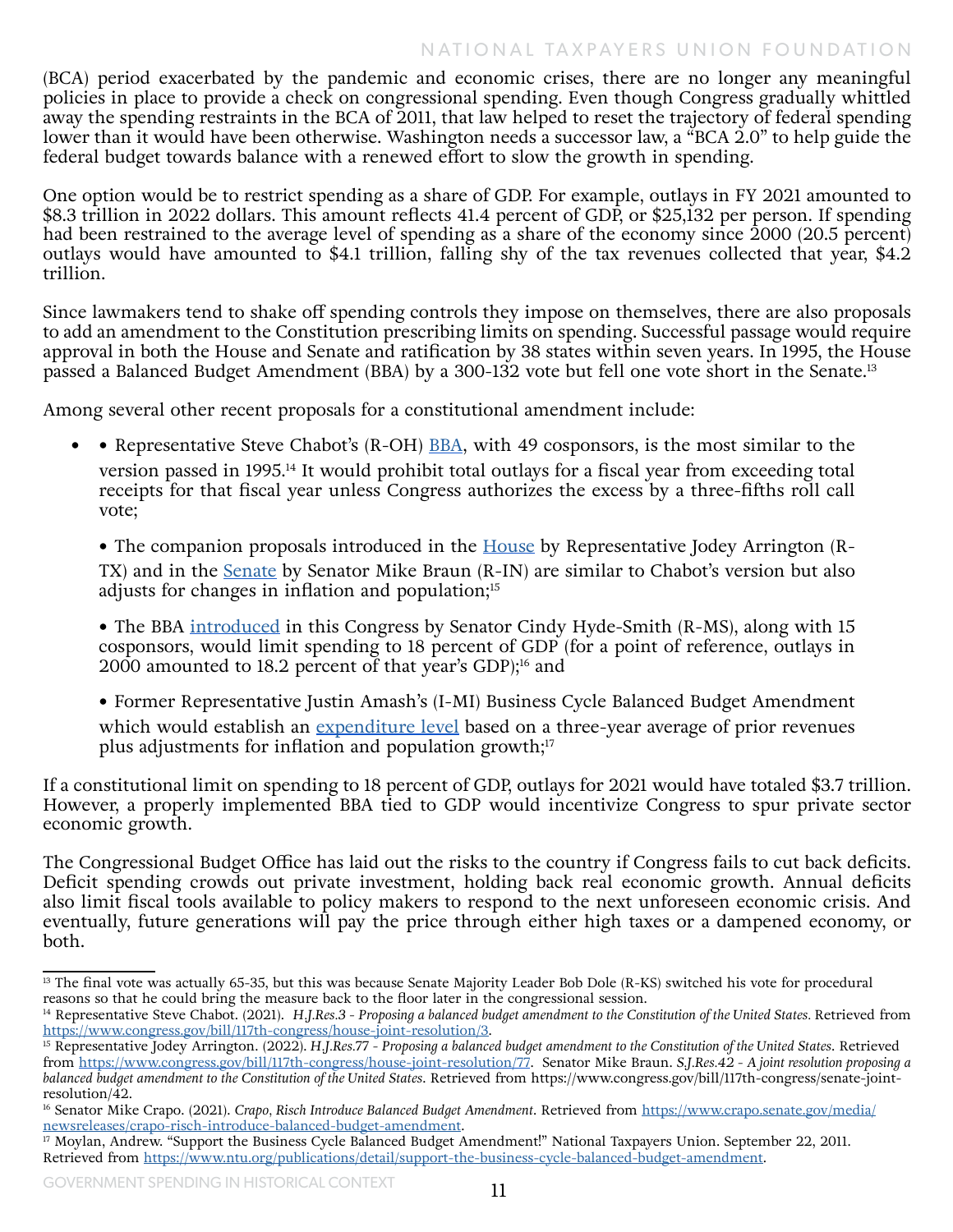#### **Conclusion**

As the array of charts and tables above illustrate, policymakers have been blithely piling on federal debt nearly every single year over the past several decades. In the process, very little consideration is given to the consequences that will be borne by future generations of Americans from these poor budget practices. Some progressive economists have even devised a daft new "Modern Monetary Theory" to justify the national debt far surpassing its \$30 trillion milestone.

Sid Taylor, a former NTUF analyst and wordsmith whose [fiscal poetry](https://www.congress.gov/congressional-record/1996/3/6/extensions-of-remarks-section/article/e287-2?q=%7B%22search%22%3A%5B%22%5C%22Sid+Taylor%5C%22%22%2C%22%5C%22Sid%22%2C%22Taylor%5C%22%22%5D%7D&s=3&r=1) has read into the Congressional Record, used to say, "The federal debt will get you yet."18 Without reforms on out-of-control federal spending, the day of reckoning will weigh like a millstone around the neck of future taxpayers.

#### **About the Author**

*Demian Brady is the Vice President of Research for National Taxpayers Union Foundation, where he runs the organization's Taxpayers' Budget Office.* 

<sup>&</sup>lt;sup>18</sup> Representative Andrew Jacobs, Jr. (1996). "Celestial Economics (By Sid Taylor, Fiscal Poet)." Retrieved from Congressional Record [Extensions of Remarks Articles | Congress.gov | Library of Congress](https://www.congress.gov/congressional-record/1996/3/6/extensions-of-remarks-section/article/e287-2?q=%7B%22search%22%3A%5B%22%5C%22Sid+Taylor%5C%22%22%2C%22%5C%22Sid%22%2C%22Taylor%5C%22%22%5D%7D&s=3&r=1).